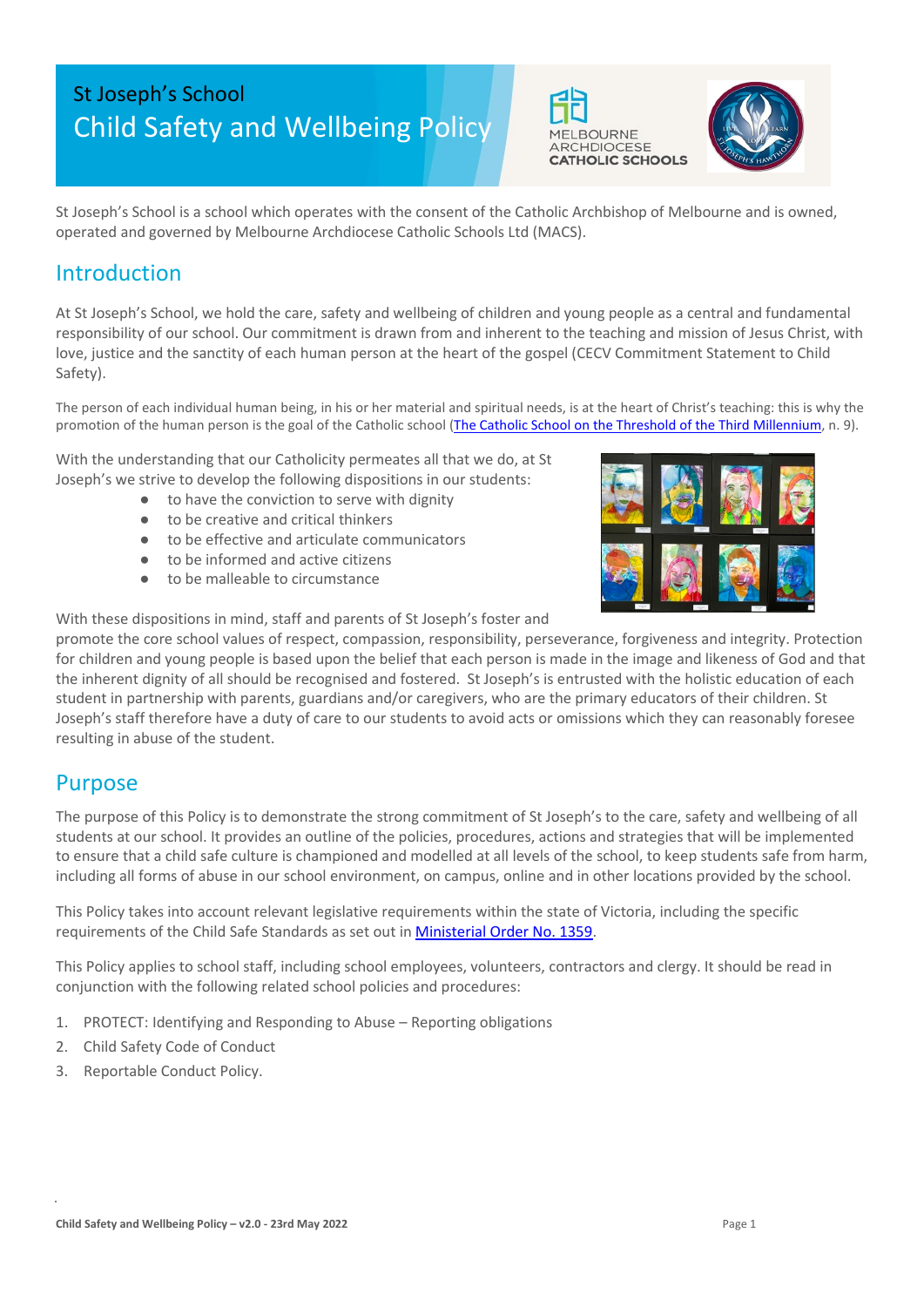# **Principles**

Catholic schools have a moral, legal and mission-driven responsibility to create nurturing school environments where children and young people are respected, their voices are heard, and they are safe and feel safe (CECV Commitment Statement to Child Safety).



The following principles underpin our commitment to child safety and wellbeing at St Joseph's School:

All students deserve, as a fundamental right, safety and protection from all forms of abuse and neglect.

Our school works in partnership with families and the community to ensure that they are engaged in decision-making processes, particularly those that have an impact on child safety and wellbeing and protection.

All students have the right to a thorough and systematic education in all aspects of personal safety, in partnership with their parents/guardians/carers.

- All adults in our school, including teaching and non-teaching staff, clergy, volunteers and contractors, have a responsibility to care for children and young people, to positively promote their wellbeing, to identify and mitigate risks related to child safety and wellbeing in the school environment and to protect them from any kind of harm or abuse.
- The policies, guidelines and codes of conduct for the care, wellbeing and protection of students are based on honest, respectful and trusting relationships between adults and children and young people.
- Policies and practices demonstrate compliance with legislative requirements and cooperation with the Church, governments, the police and human services agencies.
- All persons involved in situations where harm is suspected or disclosed must be treated with sensitivity, dignity and respect.
- All members of the school community (including students and their families) are kept informed of child safety and wellbeing matters (where appropriate) and are involved in promoting child safety and wellbeing.
- Staff, clergy, volunteers, contractors, parents and students should feel free to raise concerns about child safety and wellbeing, knowing these will be taken seriously by school leadership.
- Appropriate confidentiality will be maintained, with information being provided to those who have a right or a need to be informed, either legally (including under legislated information sharing schemes being Child Information Sharing Scheme (CISS) or Family Violence Information Sharing Scheme (FVISS)) or pastorally.

## **Definitions**

**Child** means a child or young person who is under the age of 18 years.

**Child abuse** includes:

- (a) any act committed against a child involving:
	- (i) a sexual offence
	- (ii) an offence under section 49B(2) of the *Crimes Act 1958* (grooming)
- (b) the infliction, on a child, of:
	- (i) physical violence
	- (ii) serious emotional or psychological harm
- (c) serious neglect of a child.

**Child safety** encompasses matters related to protecting all children from child abuse, managing the risk of child abuse, providing support to a child at risk of child abuse, and responding to suspicions, incidents, disclosures or allegations of child abuse (Ministerial Order No. 1359).

**Child neglect** includes a failure to provide the child with an adequate standard of nutrition, medical care, clothing, shelter or supervision to the extent that the health and physical development of the child is significantly impaired or placed at serious risk [\(PROTECT: Identifying and responding to all forms of abuse in Victorian schools\)](http://www.cecv.catholic.edu.au/getmedia/ebe135a4-d1b3-48a0-81fe-50d4fc451bcd/Identifying-and-Responding-to-All-Forms-of-Abuse.aspx#page%3D27).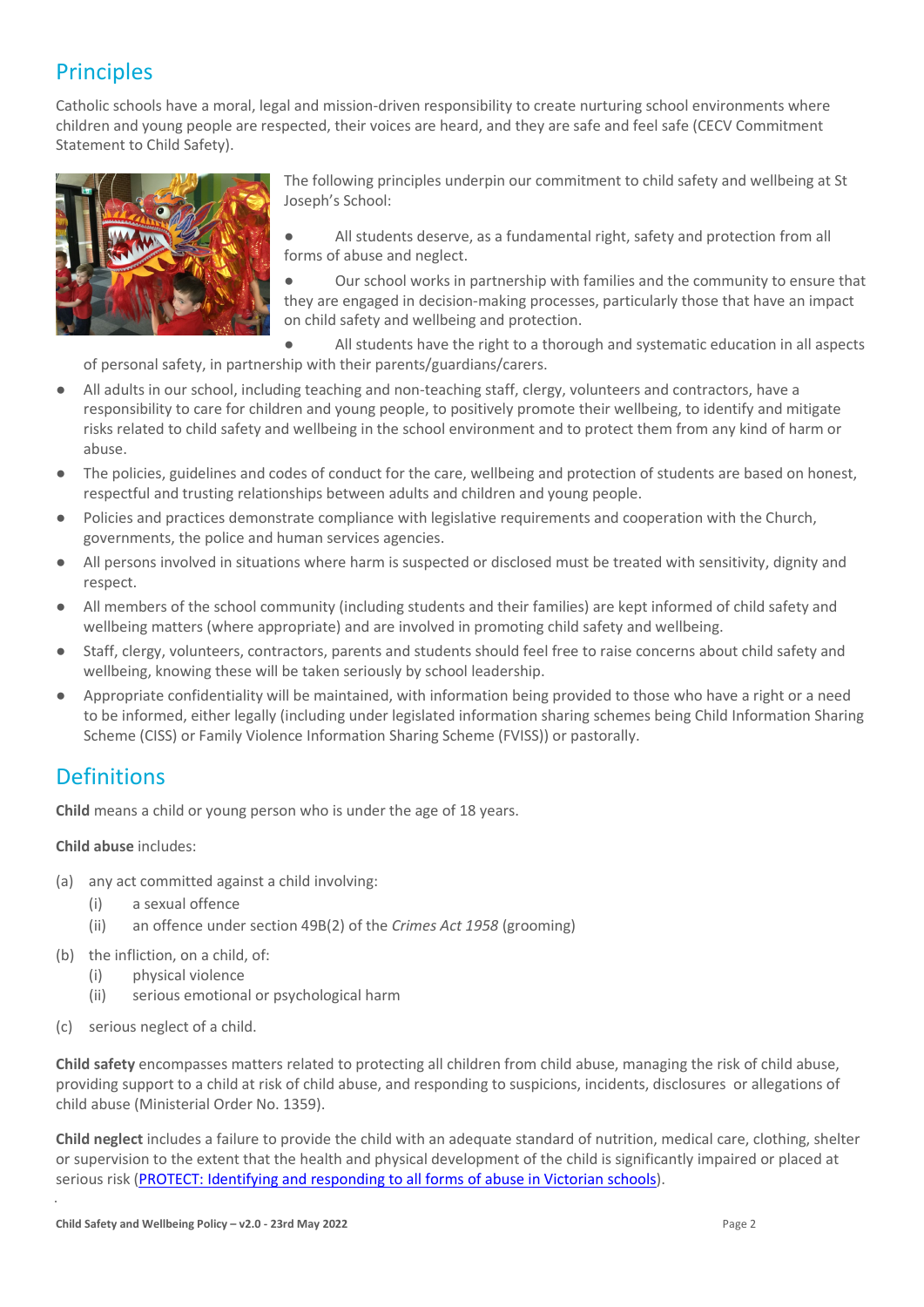**Child physical abuse** generally consists of any non-accidental infliction of physical violence on a child by any person [\(PROTECT: Identifying and responding to all forms of abuse in Victorian schools\)](https://www.cecv.catholic.edu.au/getmedia/ebe135a4-d1b3-48a0-81fe-50d4fc451bcd/Identifying-and-Responding-to-All-Forms-of-Abuse.aspx#page%3D15).

**Child sexual abuse** is when a person uses power or authority over a child to involve them in sexual activity. It can include a wide range of sexual activity and does not always involve physical contact or force (PROTECT: Identifying and responding [to all forms of abuse in Victorian schools\)](https://www.cecv.catholic.edu.au/getmedia/ebe135a4-d1b3-48a0-81fe-50d4fc451bcd/Identifying-and-Responding-to-All-Forms-of-Abuse.aspx#page%3D17).

**Emotional child abuse** occurs when a child is repeatedly rejected, isolated or frightened by threats, or by witnessing family violence [\(PROTECT: Identifying and responding to all forms of abuse in Victorian schools\)](https://www.cecv.catholic.edu.au/getmedia/ebe135a4-d1b3-48a0-81fe-50d4fc451bcd/Identifying-and-Responding-to-All-Forms-of-Abuse.aspx#page%3D26).

**Grooming** is when a person engages in predatory conduct to prepare a child for sexual activity at a later date. It can include communication and/or attempting to befriend or establish a relationship or other emotional connection with the child or their parent/carer [\(PROTECT: Identifying and responding to all forms of abuse in Victorian schools\)](https://www.cecv.catholic.edu.au/getmedia/ebe135a4-d1b3-48a0-81fe-50d4fc451bcd/Identifying-and-Responding-to-All-Forms-of-Abuse.aspx#page%3D20).

**Mandatory reporting:** The legal requirement under the *Children, Youth and Families Act 2005* (Vic.) to protect children from harm relating to physical and sexual abuse. The Principal, registered teachers and early childhood teachers, school counsellors, religious clergy, medical practitioners and nurses at a school are mandatory reporters under this Act [\(PROTECT: Identifying and responding to all forms of abuse in Victorian schools\)](http://www.cecv.catholic.edu.au/getmedia/ebe135a4-d1b3-48a0-81fe-50d4fc451bcd/Identifying-and-Responding-to-All-Forms-of-Abuse.aspx#page%3D8).

**Reasonable belief – mandatory reporting:** When school staff are concerned about the safety and wellbeing of a child or young person, they must assess that concern to determine if a report should be made to the relevant agency. This process of considering all relevant information and observations is known as forming a reasonable belief. A 'reasonable belief' or a 'belief on reasonable grounds' is not the same as having proof, but is more than mere rumour or speculation. A reasonable belief is formed if a reasonable person in the same position would have formed the belief on the same grounds [\(PROTECT: Identifying and responding to all forms of abuse in Victorian schools\)](http://www.cecv.catholic.edu.au/getmedia/ebe135a4-d1b3-48a0-81fe-50d4fc451bcd/Identifying-and-Responding-to-All-Forms-of-Abuse.aspx#page%3D35).

**Reasonable belief – reportable conduct scheme:** When a person has a reasonable belief that a worker/volunteer has committed reportable conduct or misconduct that may involve reportable conduct. A reasonable belief is more than suspicion and there must be some objective basis for the belief. It does not necessitate proof or require certainty.

NOTE: the difference between the reasonable belief definitions under mandatory reporting and the reportable conduct scheme is the category of persons who are required to, or can, form the reasonable belief which forms the basis for a report.

**Reportable conduct:** Five types of reportable conduct are listed in the *Child Wellbeing and Safety Act 2005* (Vic.) (as amended by the *Children Legislation Amendment (Reportable Conduct) Act 2017*). These include:

- 1. sexual offences (against, with or in the presence of a child)
- 2. sexual misconduct (against, with or in the presence of a child)
- 3. physical violence (against, with or in the presence of a child)
- 4. behaviour that is likely to cause significant emotional or psychological harm
- 5. significant neglect.

**School environment** means any of the following physical, online or virtual places used during or outside school hours:

- a campus of the school
- online or virtual school environments made available or authorised by St Joseph's School for use by a child or student (including email, intranet systems, software, applications, collaboration tools and online services)
- other locations provided by the school or through a third-party provider for a child or student to use including, but not limited to, locations used for school camps, approved homestay accommodation, delivery of education and training, sporting events, excursions, competitions and other events) (Ministerial Order No. 1359).

**School staff** means an individual working in a school environment who is:

- directly engaged or employed by a school governing authority
- a contracted service provider engaged by MACS (whether or not a body corporate or any other person is an intermediary) engaged to perform child-related work for St Joseph's School
- a minister of religion, a religious leader or an employee or officer of a religious body associated with MACS (Ministerial Order No. 1359).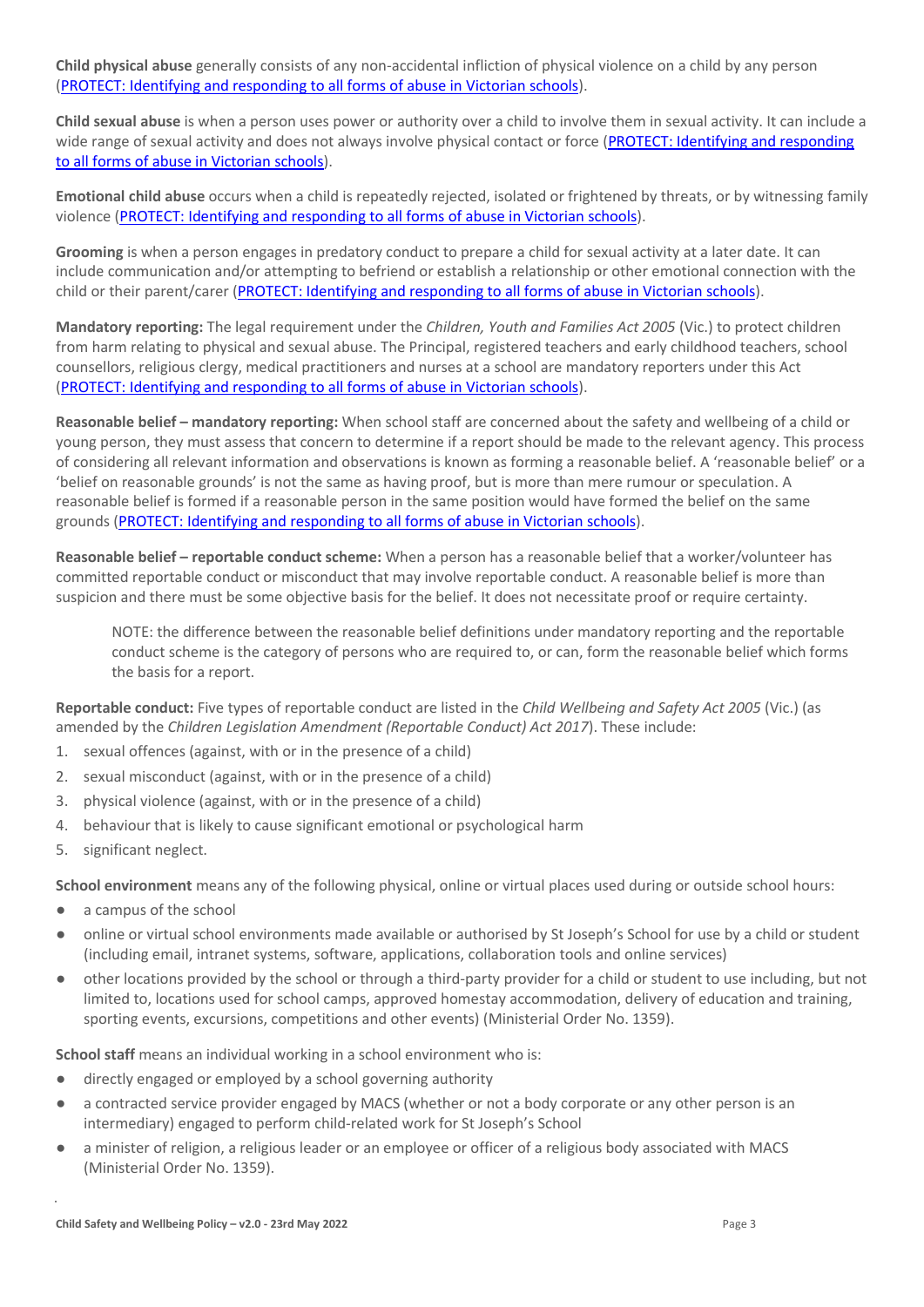**Volunteer** means a person who performs work without remuneration or reward for St Joseph's School in the school environment.

### Policy commitments

All students enrolled at St Joseph's School have the right to feel safe and be safe. The safety and wellbeing of children in our care will always be our first priority and we do not and will not tolerate child abuse. We aim to create a child-safe and child-friendly environment where children are free to enjoy life to the full without any concern for their safety. There is particular attention paid to the most vulnerable children, including Aboriginal and Torres Strait Islander children, children from culturally and/or linguistically diverse backgrounds, children with a disability, children who are unable to live at home, international students, and LGBTIQ+ students.

#### **Our commitment to our students**

- We commit to the safety and wellbeing of all children and young people enrolled in our school.
- We commit to providing children and young people with positive and nurturing experiences.
- We commit to listening to children and young people, and empowering them by ensuring that they understand their rights (including to safety, information and participation), and by taking their views seriously and addressing any concerns that they raise with us.
- We commit to taking action to ensure that children and young people are protected from abuse or harm.



- We commit to ensuring that the needs of all children and young people enrolled in our school are met, including those who are most vulnerable.
- We commit to recognising the importance of friendships and to encouraging support from peers, to help children and students feel safe and less isolated.
- We commit to developing a culture that facilitates and provides opportunities for children and student participation, and that strengthens the confidence and engagement of children and students by being responsive to their input.
- We commit to teaching children and young people the necessary skills and knowledge to understand and maintain their personal safety and wellbeing.
- We commit to seeking input and feedback from students regarding the creation of a safe school environment.

### **Our commitment to parents, guardians and carers**

- We commit to communicating honestly and openly with parents, guardians and carers about the wellbeing and safety of their children.
- We commit to engaging with, and listening to, the views of parents, guardians and carers about our child safety and wellbeing practice, policies and procedures.
- We commit to transparency in our decision-making with parents, guardians and carers where it will not compromise the safety of children or young people.
- We commit to open engagement and communication with parents, guardians and carers about our child safe approach and our operations and governance related to child safety and wellbeing.
- We commit to ensuring that relevant information relating to child safety and wellbeing is accessible to parents, guardians and carers.
- We commit to acknowledging the cultural diversity of students and families, and being sensitive to how this may impact on student safety issues.
- We commit to continuously reviewing and improving our systems to protect children from abuse.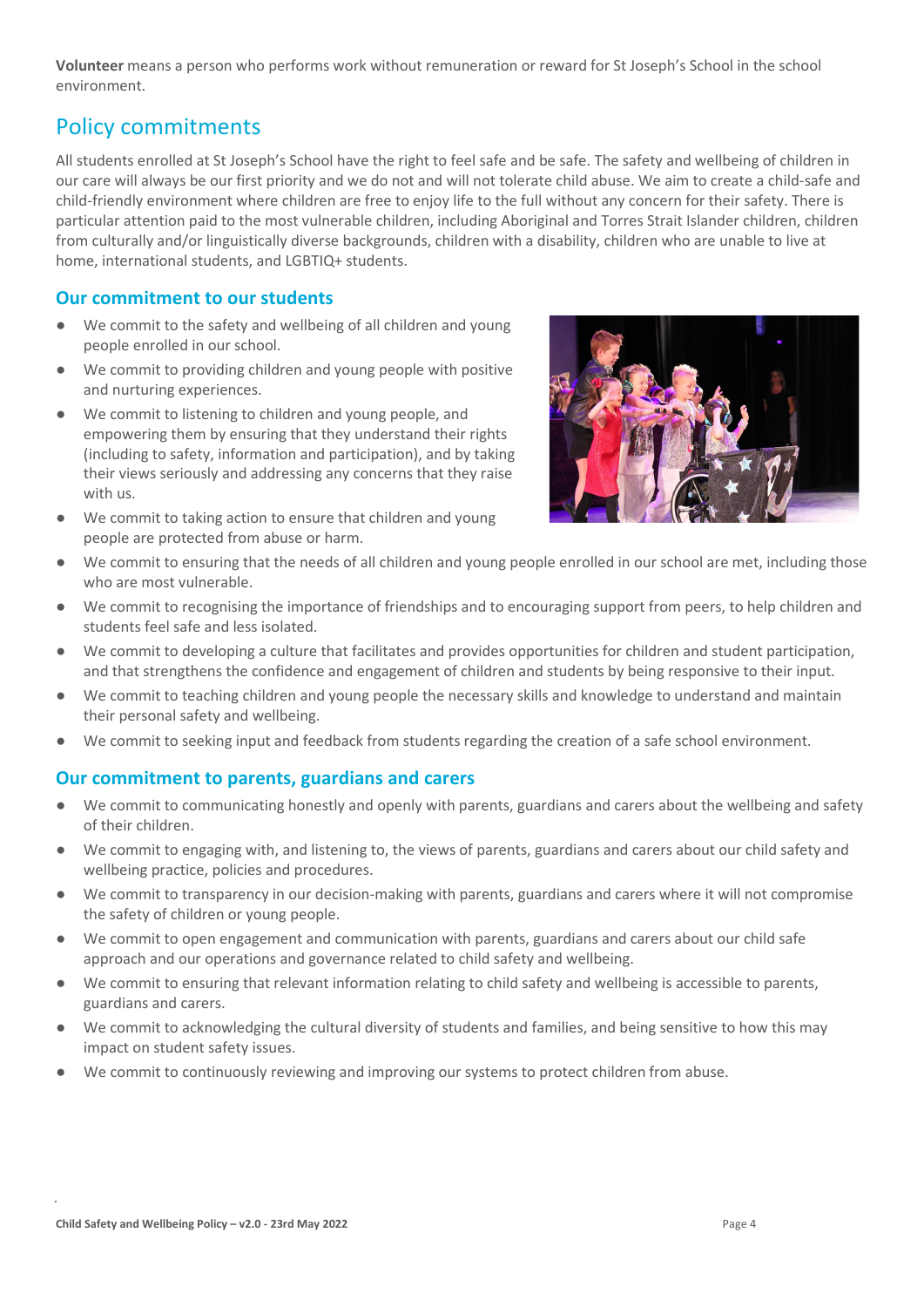#### **Our commitment to our school staff (school employees, volunteers, contractors and clergy)**

- We commit to providing all St Joseph's School staff with the necessary support to enable them to fulfil their roles, and to ensure that staff are attuned to signs of harm and are able to facilitate child-friendly ways for children and students to express their views, participate in decision-making and raise their concerns. This will include regular and appropriate learning opportunities.
- We commit to providing regular opportunities to clarify and confirm policy and procedures in relation to child safety and wellbeing, and young people's protection and wellbeing. This will include annual training in the principles and intent of the Child Safety and Wellbeing Policy and Child Safety Code of Conduct, and staff responsibilities to report concerns.
- We commit to listening to all concerns voiced by St Joseph's School staff, clergy, volunteers and contractors about keeping children and young people safe from harm.
- We commit to providing opportunities for St Joseph's School school employees, volunteers, contractors and clergy to receive formal debriefing and counselling arising from incidents of the abuse of a child or young person.

# Responsibilities and organisational arrangements

Everyone employed or volunteering at St Joseph's School has a responsibility to understand the important and specific role they play individually and collectively to ensure a child safe culture in which the wellbeing and safety of all students is at the forefront of all they do and every decision they make (CECV Commitment Statement to Child Safety).

The school has allocated roles and responsibilities for child safety and wellbeing as follows:

#### Child Safety Team

- Principal- Mrs Sharon Kenyon-Smith
- Deputy Principal- Mr Jack O'Toole
- Deputy Principal- Ms Suzanne Deefholts
- Wellbeing Leader/Child Safety Officer- Mrs Aleksandra Orsini
- Individual Needs Leader- Ms Claire Harrison
- School Nurse- Ms Bronwyn Pearce
- School Psychologist- Mrs Sarah Novotny

Social Emotional Learning Teachers

- Ms Tara Todisco
- Mrs Mannix

#### **Guide to responsibilities of school leadership**

The Principal, the school governing authority and school leaders at St Joseph's School recognise their particular responsibility to ensure the development of preventative and proactive strategies that promote a culture of openness, awareness of and shared responsibility for child safety and wellbeing. Responsibilities include:

- creating an environment for children and young people to be safe and to feel safe
- upholding high principles and standards for all staff, clergy, volunteers and contractors
- promoting models of behaviour between adults and children and young people based on mutual respect and consideration
- ensuring thorough and rigorous practices are applied in the recruitment, screening and ongoing professional learning of staff and volunteers
- ensuring that school personnel have regular and appropriate learning to develop their knowledge of, openness to and ability to prevent, identify and address child safety and wellbeing matters
- ensuring that the school has in place appropriate risk management strategies and practices that focus on preventing, identifying and mitigating risks related to child safety and wellbeing in the school environment
- providing regular opportunities to clarify and confirm legislative obligations, policy and procedures in relation to children and young people's protection and wellbeing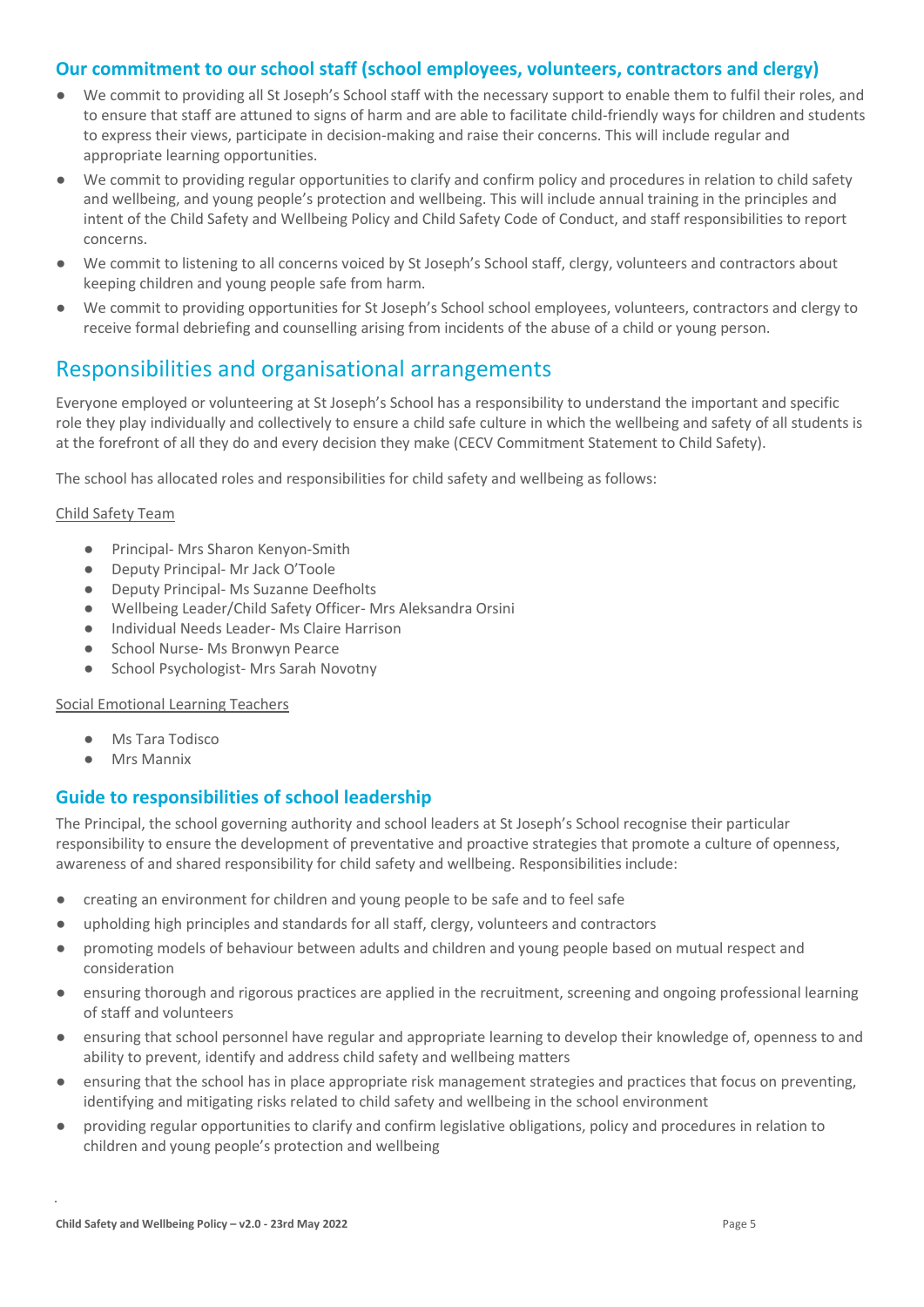- ensuring the school meets the specific requirements of the Victorian Child Safe Standards as set out in Ministerial Order No. 1359
- ensuring the school takes specific action to protect children from abuse in line with the three new criminal offences introduced under the *Crimes Act 1958* (Vic.) and in line with [PROTECT: Identifying and responding to all forms of](http://www.cecv.catholic.edu.au/getmedia/ebe135a4-d1b3-48a0-81fe-50d4fc451bcd/Identifying-and-Responding-to-All-Forms-of-Abuse.aspx)  [abuse in Victorian schools](http://www.cecv.catholic.edu.au/getmedia/ebe135a4-d1b3-48a0-81fe-50d4fc451bcd/Identifying-and-Responding-to-All-Forms-of-Abuse.aspx)
- ensuring the school understands and reports all matters that may constitute reportable conduct under the Reportable Conduct Scheme and in accordance with the School's reportable conduct policy
- sharing information under legislated information sharing schemes (CISS and FVISS) in accordance with the school's prescribed role as an ISE
- ensuring that the school monitors and reviews the risks related to child safety and wellbeing, including evaluating the effectiveness of the implementation of its risk controls, on an annual basis.

#### **Guide to responsibilities of school staff**

Responsibilities of school staff (school employees, contractors and clergy) and volunteers include:

- treating children and young people with dignity and respect, acting with propriety, providing a duty of care, and protecting children and young people in their care
- following the legislative and internal school policies, procedures and processes in the course of their work, if they form a reasonable belief that a child or young person has been or is being abused or neglected
- providing a physically and psychologically safe environment where the wellbeing of children and young people is nurtured
- undertaking regular training and education in order to understand their individual responsibilities in relation to child safety, and the wellbeing of children and young people, including ways to prevent, identify and mitigate risks relating to child safety and wellbeing
- assisting children and young people to develop positive, responsible and caring attitudes and behaviours which recognise the rights of all people to be safe and free from abuse
- following the school's Child Safety Code of Conduct
- where risks of child abuse are identified, ensuring that action is taken to mitigate against those risks and that risks and actions are appropriately recorded.



### **Organisational arrangements**

The Principal has the overall leadership role in monitoring and responding to the policy, procedures and practices for child safety and wellbeing in St Joseph's School in accordance with this Policy.

We have appointed a Child Safety and Wellbeing Officer who works in collaboration with the Child Safety Team:

- The Child Safety and Wellbeing Team assists the Principal.
- The Child Safety and Wellbeing Team works in preventing, identifying and mitigating risks in child safety and wellbeing.
- The Child Safety and Wellbeing Team also supports the Principal to monitor implementation of school policies, procedures and practices, to monitor and review the risks associated with child safety and wellbeing (including to identify professional learning).

St Joseph's School's website and newsletter will provide information to keep parents and carers informed of child safety and wellbeing commitments, procedures and arrangements.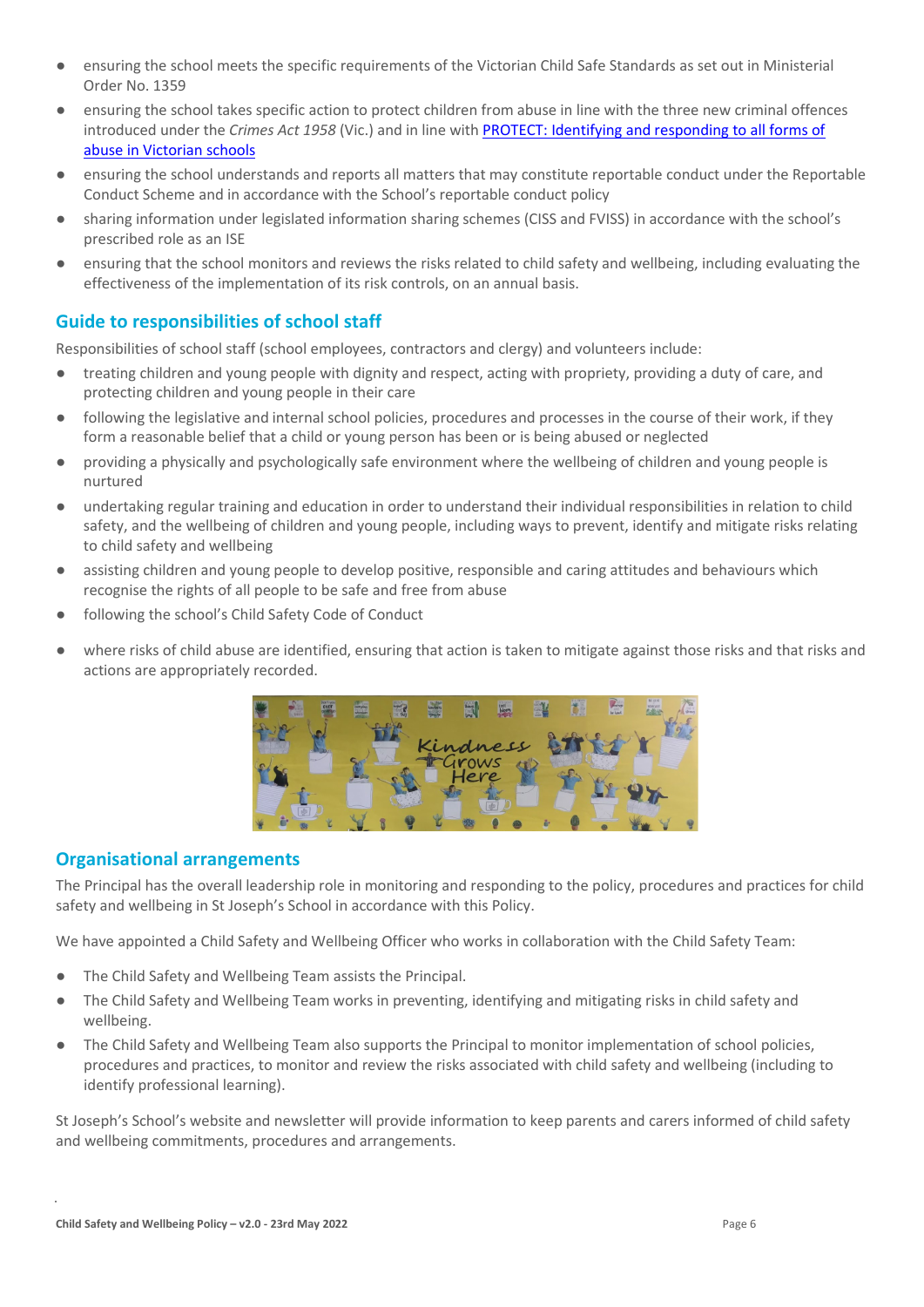# Expectation of our school staff and volunteers – Child Safety Code of Conduct

At St Joseph's School, we expect school employees, volunteers, contractors and clergy to proactively ensure the safety and wellbeing of students at all times, to identify concerns about child safety and wellbeing and to take appropriate action if there are concerns about the safety and wellbeing of any child at the school. All school staff must remain familiar with the relevant laws, the code of conduct, and policies and procedures in relation to child protection, and comply with all requirements. We have developed [a Child Safety Code of Conduct](https://docs.google.com/document/d/1FCgT5tyuHsJgCGElnGhqLHrR1L-eKiKM/edit), which recognises the critical role that school staff play in protecting the students in our care and establishes clear expectations of school employees, volunteers, contractors and clergy for appropriate behaviour with children in order to safeguard them against abuse and/or neglect.

Our Code also protects school staff and volunteers through clarification of acceptable and unacceptable behaviour.

## Student safety and participation

At St Joseph's School, we actively encourage all students to openly express their views and feel comfortable about giving voice to the things that are important to them.

We teach students about what they can do if they feel unsafe and enable them to understand, identify, discuss and report their concerns. We listen to and act on any concerns students, or their parents or carers, raise with us.

The curriculum design integrates appropriate knowledge and skills to enhance students' understanding of being safe, as well as their understanding of their rights to safety, information and participation. Teaching and learning strategies that acknowledge and support student agency and voice are implemented. We ensure that students are offered access to sexual abuse prevention programs and to relevant related information in an age-appropriate way.

We have developed appropriate education about:

- standards of behaviour for students attending our school
- healthy and respectful relationships (including sexuality)
- resilience
- child abuse awareness and prevention.



#### Child Safety Student Procedures

At St Joseph's all students have the right to feel safe, learn and be happy

If YOU feel unsafe (this may be any form of 'hurt' including physically or emotionally) either at school, home or in the community .<br>Vou can

- -..<br>• Speak to your classroom teacher
- Speak to any other staff member Speak to a member of the Child Safety Team
- Speak to a member of the china Sately Team.<br>Miss Kenyon-Smith, Mr O'Toole, Ms Harrison,<br>Miss Ogloff, Bronwyn (Nurse),<br>Ms Sarah Novotny (School Psychologist)
- 



.<br>That celebrates and integrates faith, life, t<br>to contribute to an ever changing world<mark>.</mark> the values of Jesus within a welcoming Catholic community<br>, learning and culture; empowering all to live with integrity and

We have also developed curriculum planning documents that detail the strategies and actions the school takes to implement its obligations to ensure that:

- children and students are informed about all of their rights, including to safety, information and participation
- the importance of friendship is recognised and support from peers is encouraged, to help children and students feel safe and be less isolated
- staff and volunteers are attuned to signs of harm and facilitate child-friendly ways for children and students to express their views, participate in decision-making and raise their concerns
- we have strategies in place to develop a culture that facilitates participation and is responsive to the input of children and students
- we provide opportunities for children and students to participate and is responsive to their contributions to strengthen confidence and engagement
- students are offered access to sexual abuse prevention programs and to relevant information in an age-appropriate way.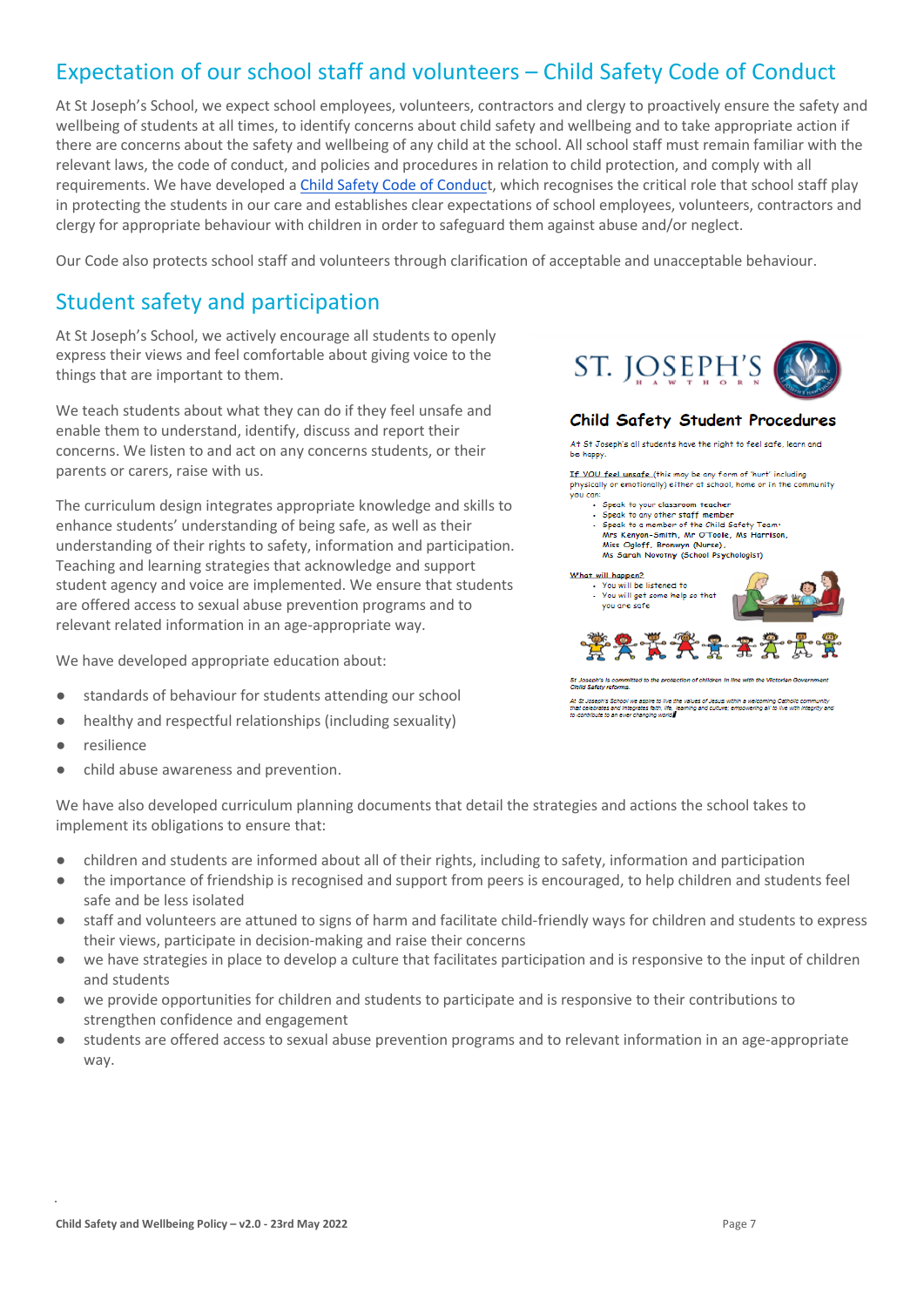St Joseph's provides initiatives and programs to enhance student wellbeing by meeting the individual needs of all students. These include:

- Being a Be You School
- Bounce Back (Social and Emotional Learning Program)
- Play is the Way (Social and Emotional Learning Program)
- Resilience, Rights and Respectful Relationships (Social and Emotional Learning Program)
- Lunchtime Clubs
- Student Representative Council (SRC)
- Social Skills programs
- A Restorative Justice approach to behaviour management
- **O** Transition and buddy programs
- Meditation opportunities
- Student Leadership
- Cyber Safety Programs
- Seasons program
- Co-curricular activities

Together with the classroom teachers, students' wellbeing is supported by our:

- School Psychologist
- Individual Needs Leader
- Student Wellbeing Leader/Child Safety Officer
- School Nurse

### Reporting and responding

Our school creates records relevant to any child safety complaints, disclosures or breaches of the Child Safety Code of Conduct, and maintains and disposes of those records in accordance with security and privacy requirements and Public [Record Office Victoria Recordkeeping Standards](https://prov.vic.gov.au/sites/default/files/files/documents/1906v1.0.pdf) (including minimum retention periods). Our school complies with legal obligations that relate to managing the risk of child abuse under the *Children, Youth and Families Act 2005* (Vic.), the *Crimes Act 1958* (Vic.), the *Child Wellbeing and Safety Act 2005* (Vic.) and the recommendations of the *[Betrayal of Trust](http://www.parliament.vic.gov.au/fcdc/article/1788)* report.

Child protection reporting obligations fall under separate pieces of legislation with differing reporting requirements.

Our school's [PROTECT: Identifying and Responding to Abuse –](https://docs.google.com/document/d/1fbmDdY3es-zR2lWqzZPlixEabVEyGnxw/edit#heading=h.gjdgxs) Reporting obligations, updated on 27th of May 2021, sets out the actions required under the relevant legislation when there is a reasonable belief that a child at our school is in need of protection or a criminal offence has been committed, and provides guidance and procedures on how to make a report.

Our policy assists staff, volunteers and families to:

- identify the indicators of a child or young person who may be in need of protection
- understand how a reasonable belief is formed under the reportable conduct scheme as well as mandatory reporting
- make a report of a child or young person who may be in need of protection
- comply with mandatory reporting obligations under child protection law, and their legal obligations relating to child abuse and grooming under criminal law
- understand and comply with information sharing and recordkeeping obligations
- comply with reporting obligations under the reportable conduct scheme including obligations to report and investigate allegations of reportable conduct.

Our school has also established additional internal procedures and processes to help ensure that appropriate action is taken to prevent, identify and respond to concerns about the wellbeing and/or safety of a student.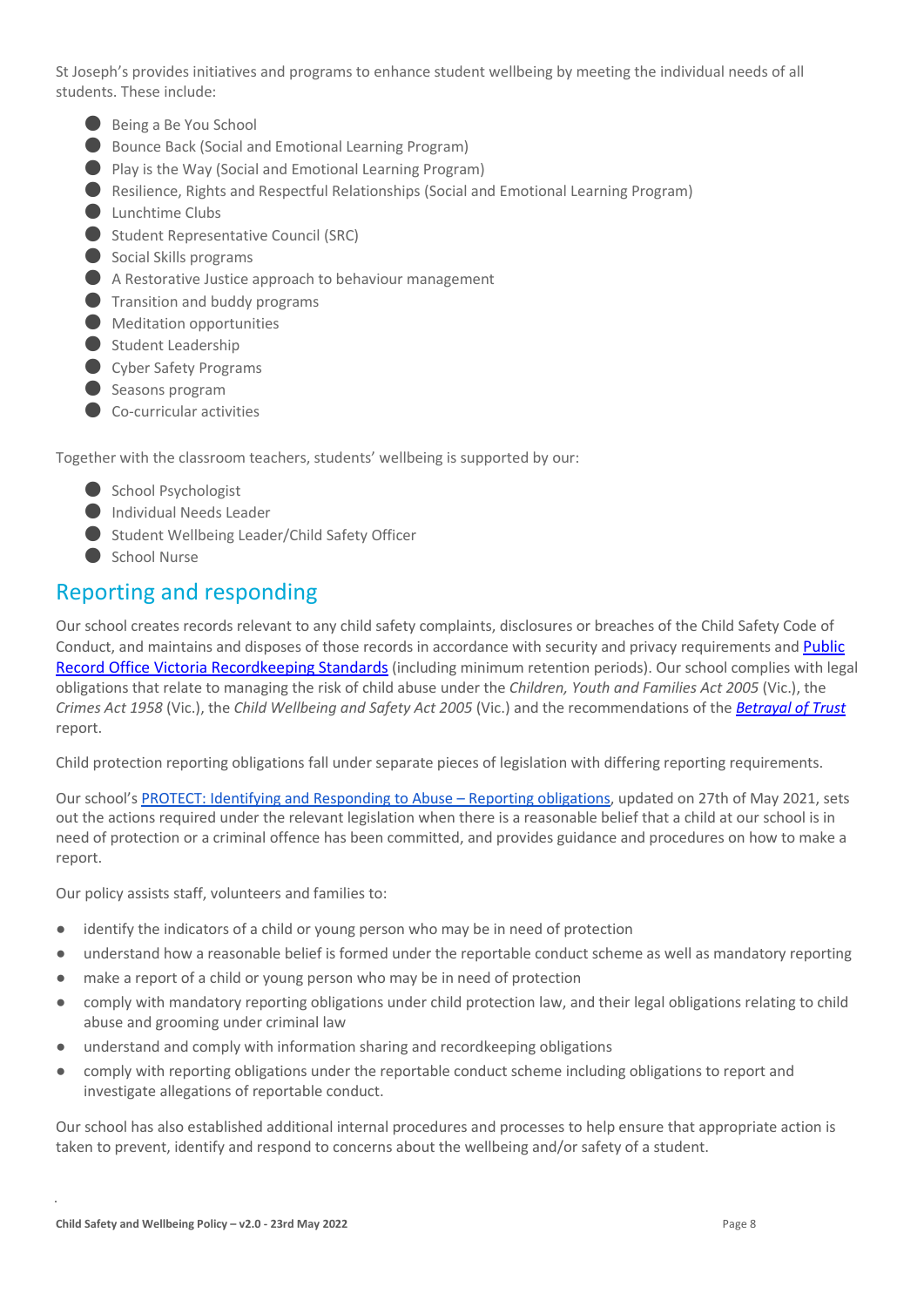Our school is a prescribed Information Sharing Entity (ISE) meaning that, where legislated requirements are met, it is able to share confidential information with other ISEs to promote child wellbeing or safety under the CISS or FVISS.

At St Joseph's School, if any member of our school community has concerns for a child's safety they need to discuss, they can notify the school Principal, the Deputy Principal or the designated Child Safety and Wellbeing Lead/Officer, Mrs Aleksandra Orsini.

If the Principal or Child Safety and Wellbeing Officer is not available, then it should be discussed with a member of the school leadership team. Alternatively, any member of the school community may report directly to the responsible authority.

The staff member, supported by the Principal or designated Child Safety and Wellbeing Officer will follow the step-by-step guide to making a report as outlined in the Four [Critical Actions for Schools: Responding to Incidents, Disclosures and](https://www.education.vic.gov.au/Documents/about/programs/health/protect/FourCriticalActions_ChildAbuse.pdf)  [Suspicions of Child Abuse.](https://www.education.vic.gov.au/Documents/about/programs/health/protect/FourCriticalActions_ChildAbuse.pdf)

### Screening and recruitment of school staff

St Joseph's School will apply thorough and rigorous screening processes in the recruitment of employees and volunteers involved in child-connected work. Our commitment to child safety and wellbeing and our screening requirements are included in all advertisements for such employee, contractor and volunteer positions, and all applicants are provided with copies of the school's Child Safety Code of Conduct and the Child Safety and Wellbeing Policy.

Each job description for staff involved in child-connected work has a clear statement that sets out the requirements, duties and responsibilities regarding child safety and wellbeing for those in that role and the occupant's essential qualifications, experience and attributes in relation to child safety and wellbeing.

When recruiting and selecting employees, contractors and volunteers involved in child-connected work, we ensure that we gather, verify and record the following information about any person we propose to engage:

- confirm the applicant's Working with Children Check and National Police Check status and/or professional registration (as relevant)
- obtain proof of personal identity and any essential or relevant professional or other qualifications
- verify the applicant's history of work involving children
- obtain references that address the applicant's suitability for the job and working with children.

We will also ensure that appropriate supervision or support arrangements are in place in relation to the induction of new school staff into the school's policies, codes, practices and procedures governing child safety and wellbeing and childconnected work.

We have procedures and processes for monitoring and assessing the continuing suitability of school staff and volunteers to work with children, including regular reviews of the status of Working with Children Checks and staff professional registration requirements such as Victorian Institute of Teaching (VIT) registration.

St Joseph's School implements the following CECV guidelines:

- Guidelines on the Employment of Staff in Catholic Schools
- *Guidelines on the Engagement of Volunteers in Catholic Schools*
- Guidelines on the Engagement of Contractors in Catholic Schools
- *NDIS/External Providers: Guidelines for Schools*.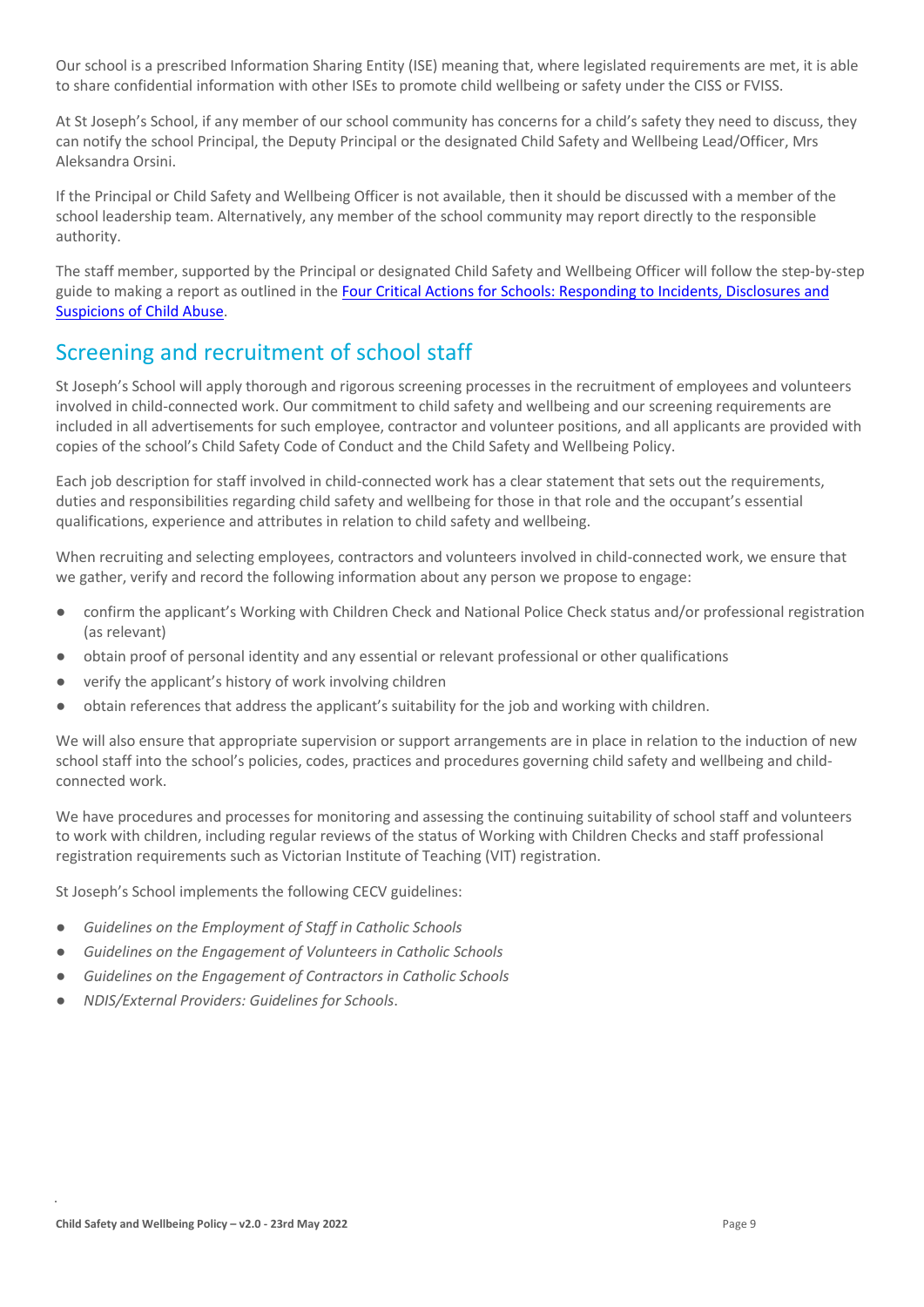# Child safety and wellbeing – education and training for school staff



St Joseph's School provides employees, volunteers and clergy with regular and appropriate opportunities to develop their knowledge of, openness to and ability to address child safety and wellbeing matters. This includes induction, ongoing training and professional learning to ensure that everyone understands their professional and legal obligations and responsibilities, and the procedures for reporting suspicion of child abuse and neglect.

At least annually, our professional learning and training addresses:

- staff's individual and collective obligations and responsibilities for managing the risk of child abuse
- preventing, identifying and mitigating child abuse risks in the school environment without compromising a child or student's right to privacy, access to information, social connections and learning opportunities
- the reportable conduct scheme
- our school's current child safety standards (including this Policy, the Child Safety Code of Conduct and any other policies and procedures relating to child safety and wellbeing, including in relation to managing complaints and concerns related to child abuse)
- guidance on recognizing indicators of child harm including harm caused by other children and students
- guidance on responding effectively to issues of child safety and wellbeing and supporting colleagues who disclose harm
- guidance on how to build culturally safe environments for children and students
- guidance on their information sharing and recordkeeping obligations, including under the Public Record Office Victoria [Recordkeeping Standards.](https://prov.vic.gov.au/sites/default/files/files/documents/1906v1.0.pdf)

### Diversity and equity – strategies and actions

At St Joseph's School, we are committed to ensuring that equity is upheld, and that diverse needs are respected in policy and practice. We aim to ensure that:

- all school staff and volunteers understand the diverse circumstances of children and students
- our school provides support and responds to vulnerable children and students
- children, students, staff, volunteers and the school community have access to information, support and complaints processes in ways that are culturally safe, accessible and easy to understand
- the school pays particular attention to the needs of students with disability, students from culturally and linguistically diverse backgrounds, students who are unable to live at home, international students, and LGBTIQ+ students
- the school pays particular attention to the needs of Aboriginal students and provides and promotes a culturally safe environment for them.

The following strategies and actions will be taken to implement our commitment to diversity and equity:

- *Catholic Archdiocese of Melbourne – [Welcoming Each Other: Guidelines for Interfaith Education in the Schools of](http://www.cam1.org.au/eic/welcoming/index.html)  [the Archdiocese of Melbourne](http://www.cam1.org.au/eic/welcoming/index.html)*
- *Catholic Education Commission of Victoria (CECV) – [Aboriginal and Torres Strait Islander Education Action Plan](https://www.cecv.catholic.edu.au/getmedia/bd494d6a-2d58-4f9b-94a2-85f3ab75e7ea/CECV-Aboriginal-and-Torres-Strait-Islander-Education-Action-Plan.aspx?ext=.pdf)*
- *CECV – [Aboriginal and Torres Strait Islander Perspectives](https://cevn.cecv.catholic.edu.au/Melb/Student-Support/Cultural-Diversity/ATSI-perspectives)*
- *CECV – [Assessing and Intervening with Impact](https://cevn.cecv.catholic.edu.au/Melb/Document-File/Students-Support/Practices/Assessing-and-intervening-with-impact)*
- *CECV – [Guidelines for Supporting New Arrivals and Refugees](https://www.cecv.catholic.edu.au/getmedia/b1a8935d-5f90-45e6-bb28-828e23c83366/CECV-Guidelines-for-New-Arrivals-and-Refugees-2020-2022.aspx?ext=.pdf)*
- *CECV – [Intervention Framework](https://www.cecv.catholic.edu.au/getmedia/757e80aa-1c1a-4510-8d8a-f1ca72a92adb/CECV-Intervention-Framework-2021-overview.aspx?ext=.pdf)*
- *CECV – [Parent Guide to Program Support Groups](https://www.cecv.catholic.edu.au/getmedia/8067c3e8-72f0-402c-9b78-60450b06c689/Parent-Guide-to-Program-Support-Groups.aspx?ext=.pdf)*
- *CECV – [Personal Care Support in Schools](https://www.cecv.catholic.edu.au/getmedia/56a1892e-fc3f-45f8-b057-daa8dd462dfd/CECV-Personal-Care-Support-in-Schools.aspx?ext=.pdf)*
- *CECV – [Positive Behaviour Guidelines](https://www.cecv.catholic.edu.au/getmedia/bc1d235d-9a98-4bb4-b3ac-84b50fa7c639/CECV-Positive-Behaviour-Guidelines_FINAL2.aspx?ext=.pdf)*
- *Catholic Education Melbourne (CEM) – Horizons of Hope – [Vision, Context, Strategy, Practice](https://cevn.cecv.catholic.edu.au/Melb/Curriculum/Horizons-of-Hope)*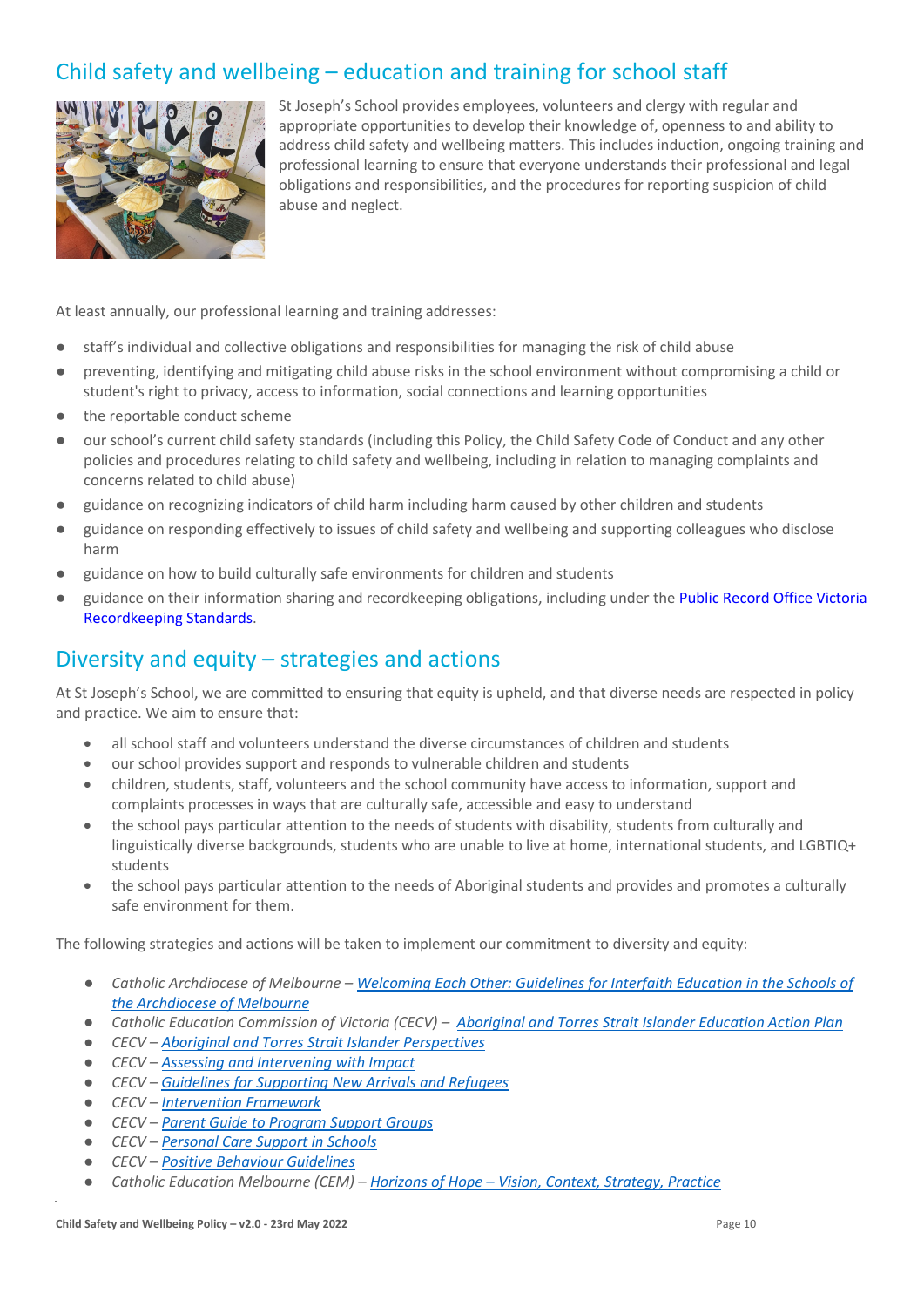- *CEM – [Identity and Growth: A perspective for Catholic schools](https://cevn.cecv.catholic.edu.au/Melb/MI/Identity-Growth)*
- *Catholic Education South Australia – [Children: Close to the Mystery of God](https://safeguardingchildren.acu.edu.au/-/media/feature/micrositesarticles/safeguardingchildren/children_close_to_mystery_of_god_-vjuly2015rev_20150825.pdf?la=en&hash=A5234C17459BAE41E54584FAA066B9A0)*
- *Edmund Rice Education Australia (EREA) – [Live Life to the Full: EREA Safe & Inclusive Learning Communities](https://www.erea.edu.au/wp-content/uploads/2020/09/Safe_and_inclusive_Resource.pdf)  [Statement](https://www.erea.edu.au/wp-content/uploads/2020/09/Safe_and_inclusive_Resource.pdf)*
- *MACS – [Allways: A guide to supporting all learners in all ways always](https://www.macs.vic.edu.au/CatholicEducationMelbourne/media/Documentation/Documents/Allways-A4-book-Guide-web.pdf)*
- *MACS – [Religious Education Curriculum](https://resource-macs.com/)*
- *National Catholic Education Commission – Framework for [Student Faith Formation in Catholic Schools](https://www.ncec.catholic.edu.au/doclink/student-faith-formation-in-catholic-schools-february-2022/eyJ0eXAiOiJKV1QiLCJhbGciOiJIUzI1NiJ9.eyJzdWIiOiJzdHVkZW50LWZhaXRoLWZvcm1hdGlvbi1pbi1jYXRob2xpYy1zY2hvb2xzLWZlYnJ1YXJ5LTIwMjIiLCJpYXQiOjE2NDQyNzM3NTYsImV4cCI6MTY0NDM2MDE1Nn0.jGLDyhU7PGuIaDiSI4Pv5ODo78qVCxDaI9e5o0m7CVg)*
- *[Victorian Curriculum F–10](https://victoriancurriculum.vcaa.vic.edu.au/)*
- *Victorian Department of Education and Training (DET) [Out-of-Home Care Education Commitment](https://www.cecv.catholic.edu.au/getmedia/11631bac-6208-4324-887e-0aca88189126/OoHC-Education-Commitment.aspx?ext=.pdf)*
- *Victorian DET – [Resilience, Rights and Respectful Relationships,](https://fuse.education.vic.gov.au/ResourcePackage/ByPin?pin=2JZX4R) incorporating a Catholic context*

### Family engagement – strategies and actions

St Joseph's School ensures that families, carers and other members of the school community are informed about relevant child safety and wellbeing matters and are involved in the promotion of child safety and wellbeing at the school. We aim to ensure that:

- families participate in decisions relating to child safety and wellbeing which affect their child
- we engage and openly communicate with families, carers and other members of the school community about our child safe approach
- all members of the school community have access to information relating to child safety and wellbeing
- families, carers and other members of the school community have the opportunity to provide input into the development and review of the school's child safety and wellbeing policies and practices
- families, carers and other members of the school community are informed about the operations and governance of the school in relation to child safety and wellbeing.
- Our commitment to family engagement strategies and processes is outlined in our [Engaging Families in Child](https://docs.google.com/document/d/1JDXhQ20E6g2e_uExGOUQr_HqnBSvNUfC/edit)  [Safety Policy.](https://docs.google.com/document/d/1JDXhQ20E6g2e_uExGOUQr_HqnBSvNUfC/edit)

### Risk management

At St Joseph's School, we are committed to proactively and systematically identifying and assessing risks to student safety across our whole school environment, and reducing or eliminating (where possible) all potential sources of harm. We document, implement, monitor and annually review our risks and risk management strategies for child safety and wellbeing, evaluate the effectiveness of the implementation of our risk controls and ensure that the strategies change as needed and as new risks arise.

The Leadership and Child Safety Teams of St Joseph's School are committed to preventing, identifying and managing risks relating to child safety and wellbeing. The Child Safety Team has established and annually reviews a risk register as a way to review our child safety practices.

### Relevant legislation

- *Children, Youth and Families Act 2005* (Vic.)
- *Child Wellbeing and Safety Act 2005* (Vic.)
- *Worker Screening Act 2020* (Vic.)
- *Education and Training Reform Act 2006 (Vic.)*
- *Education and Training Reform Regulations 2017* (Vic.)
- *Equal Opportunity Act 2010* (Vic.)
- *Privacy Act 1988* (Cth)
- *Public Records Act 1973* (Vic)
- *Crimes Act 1958* (Vic.) Three new criminal offences have been introduced under this Act:
- 1. [Failure to disclose offence:](https://www.justice.vic.gov.au/safer-communities/protecting-children-and-families/failure-to-disclose-offence#%3A%7E%3Atext%3DIn%202014%2C%20the%20law%20in%20Victoria%20was%20changed%2Coffended%20against%20a%20child%20under%2016%20in%20Victoria) Any adult who forms a reasonable belief that a sexual offence has been committed by an adult against a child under 16 has an obligation to report that information to police. Failure to disclose the information to police is a criminal offence.